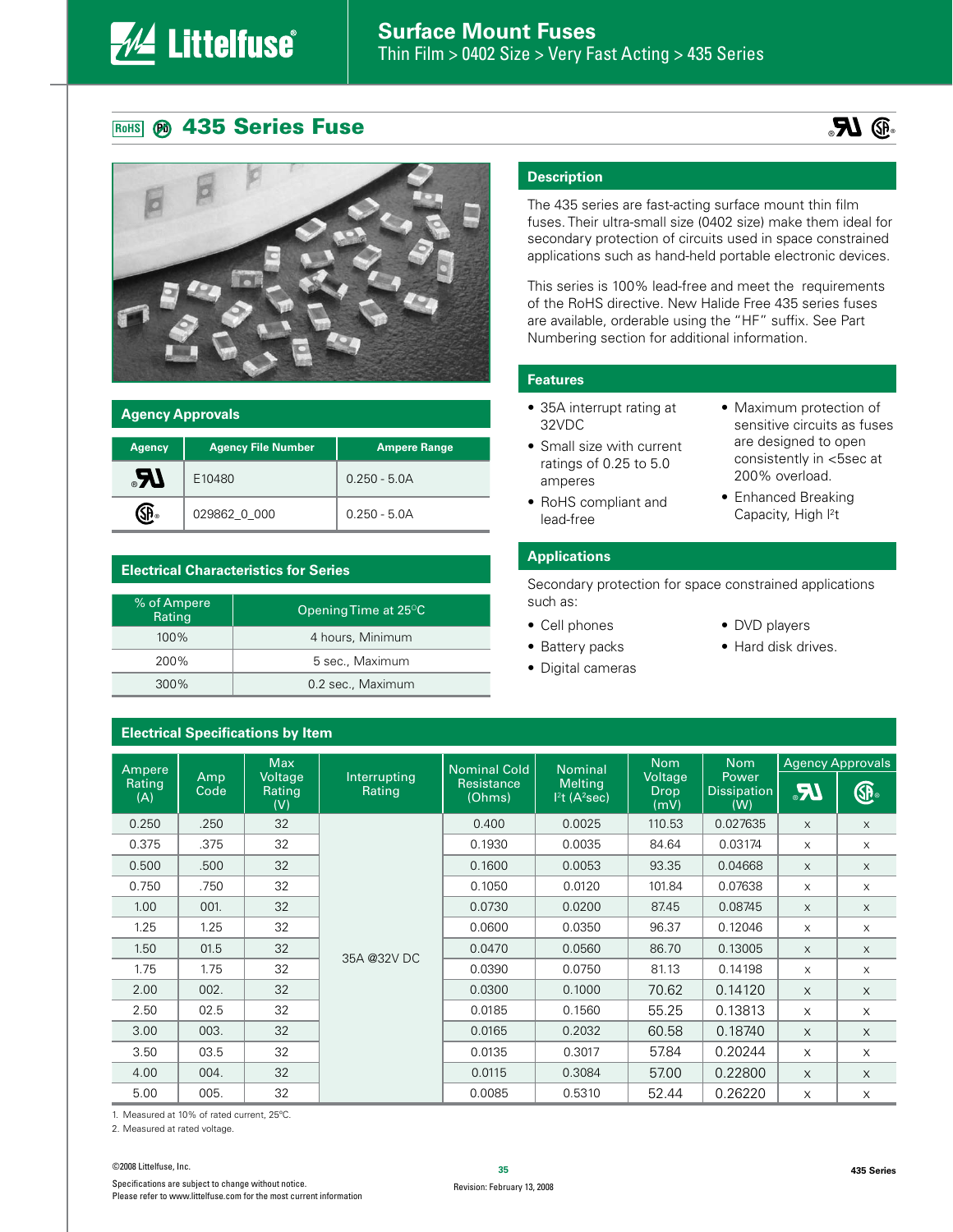

#### **Temperature Rerating Curve**

## **Average Time Current Curves**





#### **Soldering Parameters - Wave Soldering**

| <b>Reflow Condition</b>                                 |                                            | Pb - Free assembly |  |
|---------------------------------------------------------|--------------------------------------------|--------------------|--|
|                                                         | - Temperature Min (T <sub>s(min)</sub> )   | $150^{\circ}$ C    |  |
| Pre Heat                                                | - Temperature Max $(T_{s(max)})$           | $200^{\circ}$ C    |  |
|                                                         | -Time (Min to Max) (t)                     | $60 - 180$ secs    |  |
| $(T1)$ to peak                                          | Average ramp up rate (Liquidus Temp        | 5°C/second max     |  |
|                                                         | $T_{S(max)}$ to $T_{L}$ - Ramp-up Rate     | 5°C/second max     |  |
| Reflow                                                  | - Temperature (T <sub>1</sub> ) (Liquidus) | $217^{\circ}$ C    |  |
|                                                         | -Temperature (t,)                          | $60 - 150$ seconds |  |
|                                                         | Peak Temperature (T <sub>e</sub> )         | 250+0/-5 °C        |  |
| Time within 5°C of actual peak<br>Temperature $(t_{p})$ |                                            | $20 - 40$ seconds  |  |
| Ramp-down Rate                                          |                                            | 5°C/second max     |  |
|                                                         | Time 25°C to peak Temperature $(T_p)$      | 8 minutes Max.     |  |
| Do not exceed                                           |                                            | $260^{\circ}$ C    |  |